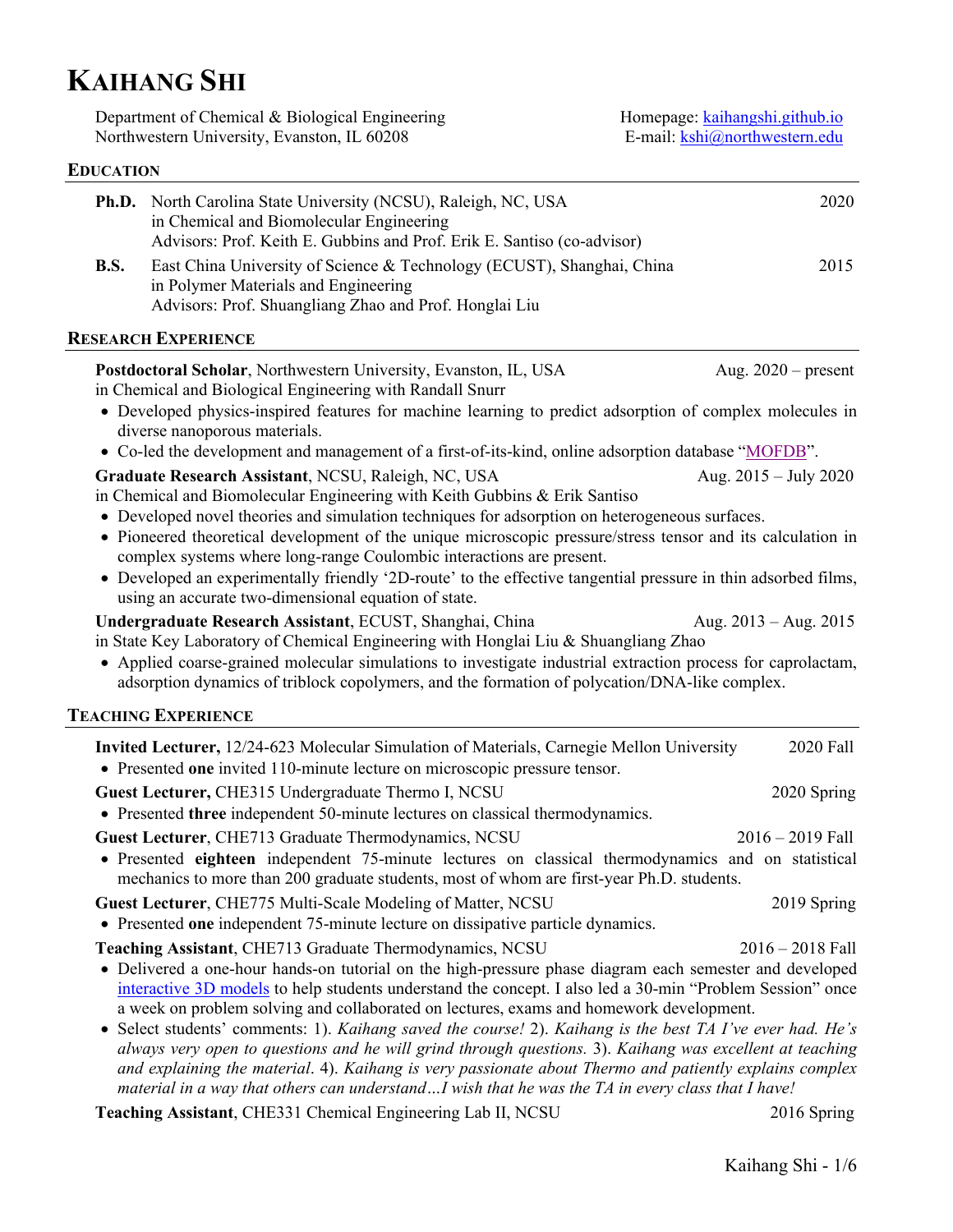| 2021             | Student and Postdoc Team Science Contest Winner (Team leader), "Integrated                                     |
|------------------|----------------------------------------------------------------------------------------------------------------|
|                  | Computational Engineering Towards Accelerated Screening and Optimization for Nanoporous                        |
|                  | Materials" presented at 2021 EFRC-Hub-CMS-CCS Virtual Principal Investigators' Meeting,                        |
|                  | The U.S. Department of Energy's Office of Basic Energy Sciences.                                               |
| 2020             | James K. Ferrell Outstanding Ph.D. Graduate Award, I was invited to give a speech at the                       |
|                  | 2021 Spring Commencement Ceremony for the Department of Chemical and Biomolecular                              |
|                  | Engineering, NCSU.                                                                                             |
| 2019             | AIChE's CoMSEF Graduate Student Award, distinguished national research award                                   |
|                  | presented by The Computational Molecular Science and Engineering Forum (CoMSEF) at the                         |
|                  | American Institute of Chemical Engineers (AIChE) Annual Meeting, Orlando, FL, USA.                             |
| 2019 Spring      | GSA Travel Assistance Award, The Graduate Student Association, NCSU.                                           |
| 2018             | <b>FOMMS Poster Prize, Foundations of Molecular Modeling and Simulation (FOMMS)</b>                            |
|                  | Meeting, Delavan, WI, USA.                                                                                     |
| 2018             | <b>Outstanding Poster Presentation Prize, 8th International Workshop on Characterization of</b>                |
|                  | Porous Materials (CPM8), Delray Beach, FL, USA.                                                                |
| 2018             | NSF Travel Award, CPM8, Delray Beach, FL, USA.                                                                 |
| $2016 - 2018$    | <b>Mentored Teaching Fellowships <math>(\times 3)</math></b> , awarded to ten outstanding graduate students in |
|                  | teaching per semester across the entire College of Engineering, NCSU.                                          |
| <b>2016 Fall</b> | Praxair Exceptional Teaching Assistant Award, only one recipient department-wide per                           |
|                  | semester, Praxair, Inc. & NCSU.                                                                                |
| 2014             | Cheng Siwei Chancellor's Fellowship, the most prestigious university-wide award, ECUST.                        |
| 2014             | Honorable Mention, Mathematical Contest in Modeling, USA.                                                      |
| 2014             | Special Prize for Academic Excellence (Top 1%), ECUST.                                                         |

#### **TRAINING IN PROPOSAL WRITING**

**Northwestern University**, under the mentorship of Randall Snurr

- "Coordination-Chemistry-Derived Materials Featuring Nanoscale Porosity and Selective Chemical Separation Capabilities", *Department of Energy*, PIs: J. Hupp, R. Snurr and O. Farha (Pending, 2021). Contributions: Led writing two sections of proposed research on xylene separation.
- "Modeling Metal-Organic Frameworks for Gas Storage, Separations, and Catalysis", *National Energy Research Scientific Computing Center*, PI: R. Snurr (Awarded 6,020,000 CPU hours, 2021-2022). Contributions: Wrote an independent machine learning project on physics-inspired feature engineering.

**North Carolina State University**, under the mentorship of Keith Gubbins

- "Systems of Reduced Dimensionality: Thermodynamics, Transport and Potential for Nano-Scale Separations", *National Science Foundation*, PI: K. Gubbins (Unfunded, 2019). Contributions: Prepared figures and helped with polishing the proposal.
- "EAGER: Optimizing the Design of Reactive Adsorption Processes in Carbon Nanopores", *National Science Foundation*, PIs: K. Gubbins and E. Santiso (Returned without review, 2018). Contributions: Prepared figures and assisted with assembling the proposal.

#### **PUBLICATIONS**

**15 peer-reviewed papers** | **1 book chapter** | 4 papers in draft/to be submitted Work published:  $7 \times 1$ st author  $\mid 5 \times 2$ nd author  $\mid 3 \times$  corresponding author *("\*" Indicates authors contributed equally; "#" Indicates corresponding authors)*

#### **Book Chapter**

1. **K. Shi**<sup>#</sup>, E.E. Santiso, K.E. Gubbins, "Current Advances in Characterization of Nano-porous Materials: Pore Size Distribution and Surface Area", Chapter 12 in *Porous Materials: Theory and Its Application for Environmental Remediation*, Springer (2021): 315-340. [\[link\]](https://link.springer.com/chapter/10.1007/978-3-030-65991-2_12) 

# **Journal Publications**

19. A. Furuse, R. Futamura, **K. Shi**, Y. Shen, K.E. Gubbins, K. Kaneko**#** , "High Pressure Organic Reaction through In-Pore Superhigh Pressure Effect of SWCNTs", 2021, *in draft.*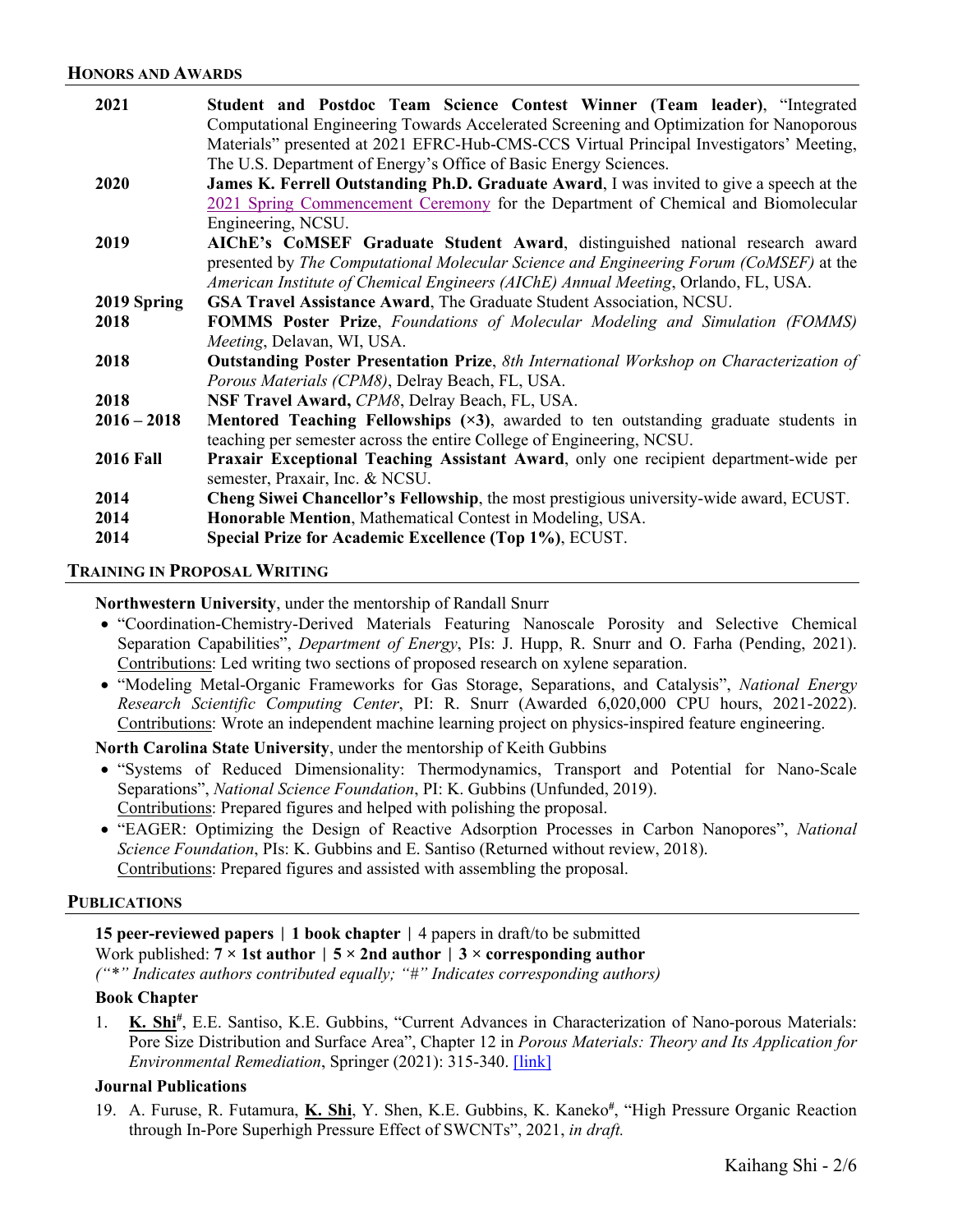- 18. K. Shi, Z. Li, D.M. Anstine, D. Tang, C.M. Colina, D.S. Sholl, J.I. Siepmann, and R.Q. Snurr<sup>#</sup>, "Twodimensional Energy Histograms as Features for Machine Learning to Predict Adsorption in Diverse Nanoporous Materials", 2021, *in draft, manuscript available upon request.*
- 17. P. Montero de Hijes, K. Shi, E. Sanz, C. Vega<sup>#</sup>, "Stabilization of the Ice Critical Nuclei", 2021, *in draft*.
- 16. N.S. Bobbitt, *K. Shi, B.J. Bucior, H. Chen, N. Tracy-Amoroso, Z. Li, D. Siderius, R.Q. Snurr<sup>#</sup>, "MOFdb:* An Accessible Online Database of Computational Adsorption Data for Nanoporous Materials", 2021, *in draft.*
- 15. **K. Shi<sup>#</sup>**, E.E. Santiso<sup>#</sup>, K.E. Gubbins<sup>#</sup>, "Can We Define a Unique Microscopic Pressure in Inhomogeneous Fluids?", *Journal of Chemical Physics*, 154 (2021): 084502. [\[link\]](https://aip.scitation.org/doi/10.1063/5.0044487)
- 14. P. Montero de Hijes, K. Shi, E.G. Noya, E.E. Santiso, K.E. Gubbins, E. Sanz, C. Vega<sup>#</sup>, "The Young-Laplace Equation for a Solid-Liquid Interface", *Journal of Chemical Physics*, 153 (2020): 191102. [\[link\]](https://aip.scitation.org/doi/10.1063/5.0032602)
- 13. K. Shi<sup>#</sup>, Y. Shen, E.E. Santiso<sup>#</sup>, K.E. Gubbins<sup>#</sup>, "Microscopic Pressure Tensor in Cylindrical Geometry: Pressure of Water in a Carbon Nanotube", *Journal of Chemical Theory and Computation*, 16 (2020): 5548-5561. [\[link\]](https://pubs.acs.org/doi/abs/10.1021/acs.jctc.0c00607)
- 12. S. Wang, K. Shi, A. Tripathi, U. Chakraborty, G.N. Parsons<sup>#</sup>, S.A. Khan<sup>#</sup>, "Designing PIM-1 Microfibers with Tunable Morphology and Porosity via Controlling Solvent/Nonsolvent/Polymer Interactions", *ACS Applied Polymer Materials*, 2 (2020): 2434-2443. [\[link\]](https://pubs.acs.org/doi/abs/10.1021/acsapm.0c00386)
- 11. Y. Long, J.C. Palmer<sup>#</sup>, B. Coasne<sup>#</sup>, K. Shi, M. Sliwinska-Bartkowiak, K.E. Gubbins<sup>#</sup>, "Reply to the 'Comment on "Pressure Enhancement in Carbon Nanopores: A Major Confinement Effect"' by D. van Dijk, Phys. Chem. Chem. Phys., 2020, 22, DOI: 10.1039/C9CP02890K", *Physical Chemistry Chemical Physics*, 22 (2020): 9826-9830. [\[link\]](https://pubs.rsc.org/en/content/articlelanding/2020/cp/c9cp04289j/unauth#!divAbstract)
- 10. J.D. Schneible, **K. Shi**, A.T. Young, S. Ramesh, N. He, C.E. Dowdey, J.M. Dubnansky, R.L. Lilova, W. Gao, E.E. Santiso, M. Daniele<sup>#</sup>, S. Menegatti<sup>#</sup>, "Modified Graphene Oxide (GO) Particles in Peptide Hydrogels: A Hybrid System Enabling Scheduled Delivery of Synergistic Combinations of Chemotherapeutics", *Journal of Materials Chemistry B*, 8 (2020): 3852-3868. [\[link\]](https://pubs.rsc.org/--/content/articlelanding/2020/tb/d0tb00064g/unauth#!divAbstract)
- 9. K. Shi, E.E. Santiso<sup>#</sup>, K.E. Gubbins<sup>#</sup>, "Conformal Sites Theory for Adsorbed Films on Energetically Heterogeneous Surfaces", *Langmuir*, 36 (2020): 1822–1838. [\[link\]](https://pubs.acs.org/doi/abs/10.1021/acs.langmuir.9b03633)
- 8. Z. Dai, D.T. Lee, K. Shi, S. Wang, H.F. Barton, J. Zhu, J. Yan, Q. Ke<sup>#</sup>, G.N. Parsons<sup>#</sup>, "Fabrication of Freestanding Metal Organic Framework Predominant Hollow Fiber Mat and Its Potential Applications in Gas Separation and Catalysis", *Journal of Materials Chemistry A,* 8 (2020): 3803-3813*.* [\[link\]](https://pubs.rsc.org/en/content/articlelanding/2020/TA/C9TA11701F#!divAbstract)
- 7. C. Cutright, Z. Brotherton, L. Alexander, J. Harris, **K. Shi**, S. Khan, J. Genzer, S. Menegatti**#** , "Packing Density, Homogeneity, and Regularity: Quantitative Correlations between Topology and Thermoresponsive Morphology of PNIPAM-co-PAA Microgel Coatings", *Applied Surface Science*, 508 (2020): 145129. [\[link\]](https://www.sciencedirect.com/science/article/pii/S0169433219339467?via%3Dihub)
- 6. K. Shi, E.E. Santiso<sup>#</sup>, K.E. Gubbins<sup>#</sup>, "Bottom-Up Approach to the Coarse-Grained Surface Model: Effective Solid–Fluid Potentials for Adsorption on Heterogeneous Surfaces", *Langmuir*, 35 (2019): 5975– 5986. [\[link\]](http://pubs.acs.org/doi/10.1021/acs.langmuir.9b00440)
- 5. K.E. Gubbins**#** , K. Gu, L. Huang**#** , Y. Long, J.M. Mansell, E.E. Santiso**#** , **K. Shi**, M. Śliwińska-Bartkowiak, D. Srivastava, "Surface-Driven High-Pressure Processing", *Engineering*. 4 (2018): 311–320. Special issue on Green Industrial Processes. [\[link\]](https://www.sciencedirect.com/science/article/pii/S2095809917308354)
- 4. K. Shi<sup>\*</sup>, K. Gu<sup>\*</sup>, Y. Shen, D. Srivastava, E.E. Santiso<sup>#</sup>, K.E. Gubbins<sup>#</sup>, "High-Density Equation of State for a Two-Dimensional Lennard-Jones Solid", *Journal of Chemical Physics*, 148 (2018): 174505. [\[link\]](https://aip.scitation.org/doi/abs/10.1063/1.5029488)
- 3. Y. Xu, K. Shi, S. Zhao<sup>#</sup>, X. Guo, J. Wang<sup>#</sup>, "Block Length Determines the Adsorption Dynamics Mode of Triblock Copolymers to a Hydrophobic Surface", *Chemical Engineering Science*, 142 (2016): 180– 189. [\[link\]](https://www.sciencedirect.com/science/article/pii/S0009250915007708)
- 2. B. Zhan, K. Shi, Z. Dong, W. Lv, S. Zhao<sup>#</sup>, X. Han<sup>#</sup>, H. Wang, H. Liu, "Coarse-Grained Simulation of Polycation/DNA-Like Complexes: Role of Neutral Block", *Molecular Pharmaceutics*, 12 (2015): 2834- 2844. [\[link\]](https://pubs.acs.org/doi/abs/10.1021/mp500861c)
- 1. K. Shi, C. Lian, Z. Bai, S. Zhao<sup>#</sup>, H. Liu, "Dissipative Particle Dynamics Study of the Water/benzene/caprolactam System in the Absence or Presence of Non-ionic Surfactants", *Chemical Engineering Science*, 122 (2015): 185-196. [\[link\]](https://www.sciencedirect.com/science/article/pii/S000925091400534X)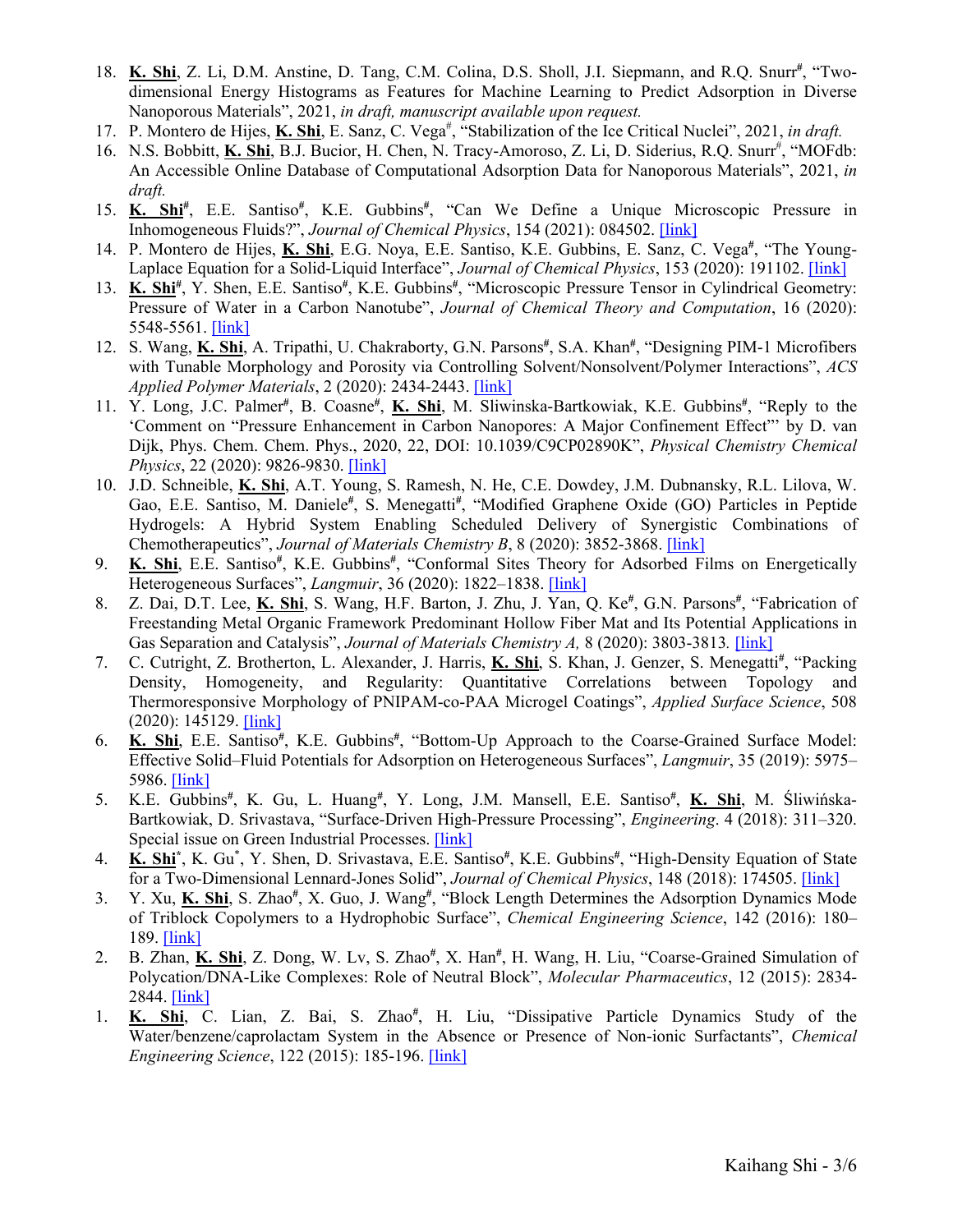# **21 conference/seminars talks** | **12 posters** | **5 invited talks** | **6 overseas talks** | **2 best poster awards Oral:**

- 21. **K. Shi**, Z. Li, D.M. Anstine, D. Tang, C.M. Colina, D.S. Sholl, J.I. Siepmann, and R.Q. Snurr, "Twodimensional Energy Histograms as Features for Machine Learning to Predict Adsorption in Diverse Nanoporous Materials", *2021 AIChE Annual Meeting*, Boston, MA, USA, Nov. 8, 2021.
- 20. **K. Shi**, Y. Sun, J.I. Siepmann, and R.Q. Snurr, "Integrated Computational Engineering Towards Accelerated Screening and Optimization for Nanoporous Materials", *2021 EFRC-Hub-CMS-CCS Virtual Principal Investigators' Meeting*, Virtual, Oct. 19, 2021. **(Team Science Contest Winner Talk)**
- 19. **K. Shi**, Z. Li, D.M. Anstine, D. Tang, C.M. Colina, D.S. Sholl, J.I. Siepmann, and R.Q. Snurr, "Twodimensional Energy Histograms as Features for Machine Learning to Predict Adsorption in Diverse Nanoporous Materials", *Nanoporous Materials Genome Center (NMGC) 2021 All-Hands Meeting*, Virtual, Sept. 13, 2021.
- 18. **K. Shi**, E.E. Santiso, K.E. Gubbins, "Can We Define a Unique Microscopic Pressure in Inhomogeneous Fluids?", *The 2nd Meeting of the Special Interest Group in Non-Equilibrium Molecular Dynamics*, UK Fluids Network, Virtual, Sept. 6, 2021. Recorded video is available [here.](https://youtu.be/wVHlGTRlmWg?t=7987) **(Invited Talk)**
- 17. **K. Shi**, "Pressure Tensor at Nanoscale: Theory, Applications and Challenges", *ATOMS Virtual Seminar Series*, Universidade Federal do Rio de Janeiro, Brazil, Virtual, June 24, 2021. Recorded video is available [here.](https://www.youtube.com/watch?v=sL9L4PI7c9s&t=3s) **(Invited Talk)**
- 16. **K. Shi**, Z. Li, R.Q. Snurr, "Two-Dimensional Energy Histograms as Features for Machine Learning to Predict Adsorption in Metal-Organic Frameworks", *2021 Midwest Thermodynamics and Statistical Mechanics Conference*, Virtual, June 16, 2021.
- 15. **K. Shi**, E.E. Santiso, K.E. Gubbins, "Can We Define a Unique Microscopic Pressure in Inhomogeneous Fluids?", *Statistical Thermodynamics and Molecular Simulations (STMS) Seminar Series,* Virtual, Dec. 18, 2020. **(Invited Talk)**
- 14. **K. Shi**, E.E. Santiso, K.E. Gubbins, "Can We Define a Unique Microscopic Pressure in Inhomogeneous Fluids?", *2020 AIChE Annual Meeting*, Virtual, Nov. 17, 2020.
- 13. **K. Shi**, E.E. Santiso, K.E. Gubbins, "Next-generation High-pressure Manufacturing: Defining and Understanding the Pressure Tensor in Thin Adsorbed Films", *Schoenborn Graduate Research Symposium*, NCSU, Raleigh, NC, USA, Jan. 27, 2020.
- 12. **K. Shi**, E.E. Santiso, K.E. Gubbins, "Conformal Sites Theory and High-Pressure Phenomena in Adsorbed Films"*, Northwestern University*, Evanston, IL, USA, Dec. 11, 2019.
- 11. **K. Shi**, J.M. Mansell, E.E. Santiso, K.E. Gubbins, "Thermodynamics in Reduced Dimensionalities", *2019 AIChE Annual Meeting*, Orlando, FL, USA, Nov. 14, 2019.
- 10. **K. Shi**, E.E. Santiso, K.E. Gubbins, "Bottom-up Approach to the Coarse-grained Surface Model: Effective Solid-Fluid Potentials for Adsorption on Heterogeneous Surfaces", *2019 AIChE Annual Meeting*, Orlando, FL, USA, Nov. 12, 2019.
- 9. **K. Shi**, E.E. Santiso, K.E. Gubbins, "High-Pressure Phenomena in Adsorbed Films: A New Route to an Experimental Determination of Effective Tangential Pressure", *Thermodynamics 2019*, Punta Umbría, Huelva, Spain, June 27, 2019.
- 8. **K. Shi**, E.E. Santiso, K.E. Gubbins, "High Pressure Phenomena in Adsorbed Films: A '2D Route' to the Effective Tangential Pressure", *Zhejiang University*, Hangzhou, China, Dec. 14, 2018. **(Invited Talk)**
- 7. **K. Shi**, E.E. Santiso, K.E. Gubbins, "High Pressure Phenomena in Adsorbed Films: A '2D Route' to the Effective Tangential Pressure", *Invited Talk Series in State Key Laboratory of Chemical Engineering at East China University of Science & Technology*, Shanghai, China, Dec. 12, 2018. **(Invited Talk)**
- 6. **K. Shi**, K. Gu, Y. Shen, D. Srivastava, E.E. Santiso, K.E. Gubbins, "A '2D Route' to the Effective Tangential Pressure in Adsorbed Films: High-Density Equation of State for a Two-Dimensional Lennard-Jones Solid", *2018 AIChE Annual Meeting*, Pittsburgh, PA, USA, Nov. 1, 2018.
- 5. **K. Shi**, E.E. Santiso, K.E. Gubbins, "Conformal Sites Model for Adsorbed Films on Energetically Heterogeneous Surface", *2017 AIChE Annual Meeting*, Minneapolis, MN, USA, Nov. 2, 2017.
- 4. **K. Shi**, E.E. Santiso, K.E. Gubbins, "Conformal Sites Model for Adsorbed Films on Energetically Heterogeneous Surface", *International Research & Training Group (IRTG) 1524 Annual Meeting 2017*, Raleigh, NC, USA, Oct. 7, 2017.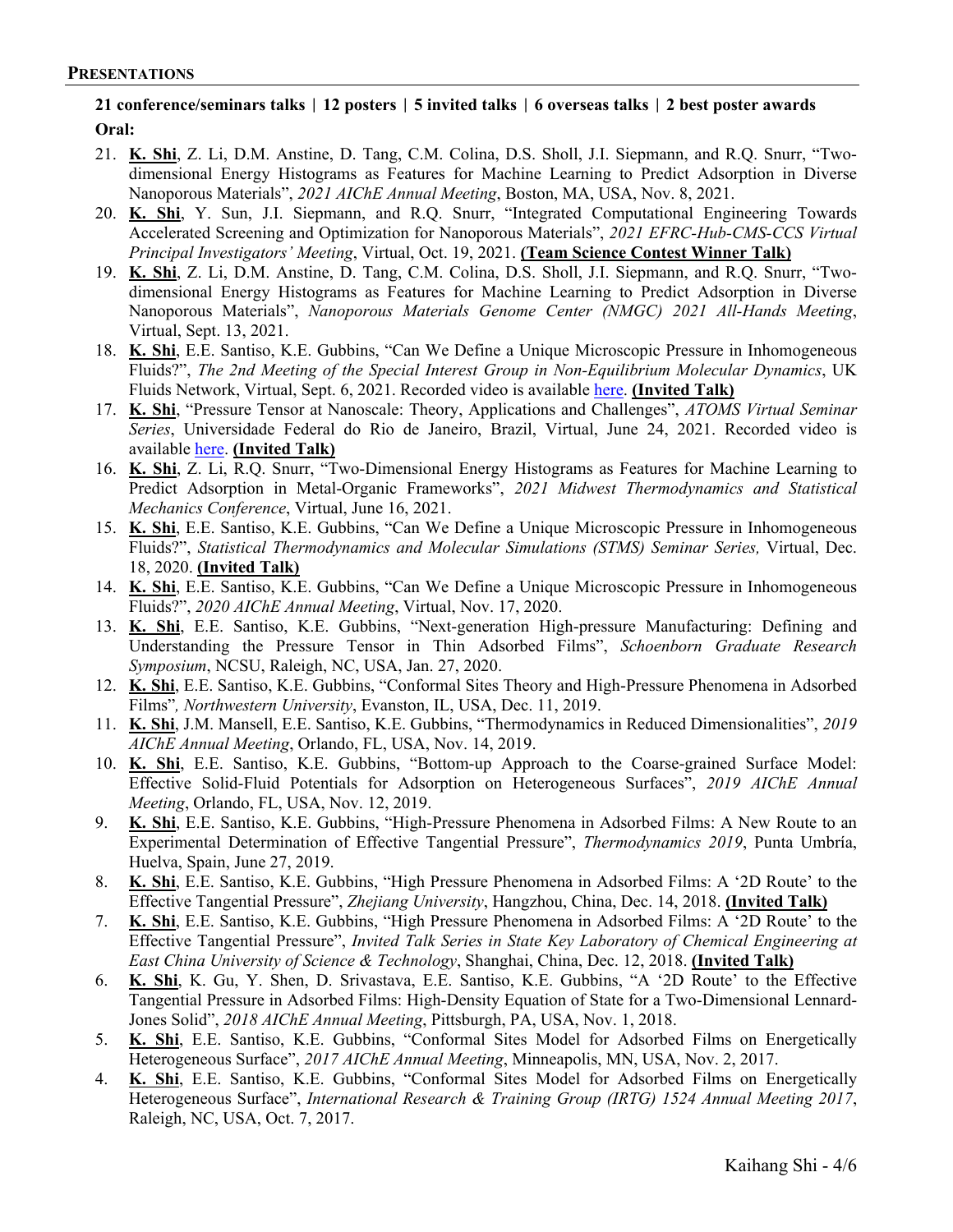- 3. **K. Shi**, E.E. Santiso, K.E. Gubbins, "Conformal Sites Model for Adsorbed Films on Energetically Heterogeneous Surface", *Thermodynamics 2017*, Edinburgh, United Kingdom, Sept. 6, 2017.
- 2. **K. Shi**, E.E. Santiso, K.E. Gubbins, "Conformal Sites Model for Adsorbed Films on Energetically Heterogeneous Surface", *International Workshop on Mesoscale Theory and Simulation for Interfacial Problems*, East China University of Science & Technology, Shanghai, China, June 10, 2017.
- 1. **K. Shi**, K.E. Gubbins, "Conformal Sites Model for Adsorbed Films on Energetically Heterogeneous Surface", *International Research & Training Group (IRTG) 1524 Annual Meeting 2016*, Neuruppin, Germany, Oct. 10, 2016.

#### **Poster:**

- 12. **K. Shi**, "Computational Engineering Towards the Transformation of Energy-Intensive Processes", *2021 AIChE Annual Meeting*, Boston, MA, USA, Nov. 7, 2021.
- 11. **K. Shi**, N.S. Bobbitt, B.J. Bucior, H. Chen, N. Tracy-Amoroso, Z. Li, D. Siderius, R.Q. Snurr, "MOFdb: An Accessible Online Database of Computational Adsorption Data for Nanoporous Materials", *NMGC 2020 All-Hands Meeting*, Virtual, Oct. 9, 2020.
- 10. **K. Shi**, E.E. Santiso, K.E. Gubbins, "High-Pressure Phenomena in Adsorbed Films: A New Route to an Experimental Determination of Effective Tangential Pressure", *2019 AIChE Annual Meeting*, Orlando, FL, USA, Nov. 12, 2019.
- 9. **K. Shi**, K. Gu, Y. Shen, D. Srivastava, E.E. Santiso, K.E. Gubbins, "A '2D Route' to the Effective Tangential Pressure in Adsorbed Films: High-Density Equation of State for a Two-Dimensional Lennard-Jones Solid", *Thermodynamics 2019*, Punta Umbría, Huelva, Spain, June 28, 2019.
- 8. **K. Shi**, E.E. Santiso, K.E. Gubbins, "Conformal Sites Model for Adsorbed Films on Energetically Heterogeneous Surfaces", *2018 AIChE Annual Meeting*, Pittsburgh, PA, USA, Oct. 29, 2018.
- 7. **K. Shi**, K. Gu, Y. Shen, D. Srivastava, E.E. Santiso, K.E. Gubbins, "A '2D Route' to the Effective Tangential Pressure in Adsorbed Films: High-Density Equation of State for a Two-Dimensional Lennard-Jones Solid", *Foundations of Molecular Modeling and Simulation (FOMMS 2018)*, Delavan, WI, USA, July 18, 2018. **(Best Poster Award)**
- 6. **K. Shi**, E.E. Santiso, K.E. Gubbins, "Conformal Sites Model for Adsorbed Films on Energetically Heterogeneous Surfaces", *8th International Workshop on Characterization of Porous Materials (CPM8)*, Delray Beach, FL, USA, May 7, 2018. **(Best Poster Award)**
- 5. **K. Shi**, K. Gu, Y. Shen, D. Srivastava, E.E. Santiso, K.E. Gubbins, "High-density Equation of State for a Two-Dimensional Lennard-Jones Solid", *Schoenborn Graduate Research Symposium*, NCSU, Raleigh, NC, USA, Jan. 22, 2018.
- 4. **K. Shi**, E.E. Santiso, K.E. Gubbins, "Conformal Sites Model for Adsorbed Films on Energetically Heterogeneous Surfaces", *Symposium on Molecular Theory and Modeling: In Honor of the 80th birthday of Professor Keith E. Gubbins*, Raleigh, NC, USA, May 1, 2017.
- 3. **K. Shi**, K.E. Gubbins, "Conformal Sites Model for Adsorbed Films on Energetically Heterogeneous Surface", *International Research & Training Group (IRTG) 1524 Spring School 2017: Self-Assembly in Soft Matter Systems*, Beverly, MA, USA, Mar. 7, 2017.
- 2. **K. Shi**, K.E. Gubbins, "Conformal Sites Model for Adsorbed Films on Energetically Heterogeneous Surface", *Schoenborn Graduate Research Symposium*, NCSU, Raleigh, NC, USA, Jan. 23, 2017.
- 1. **K. Shi**, C. Lian, Z. Bai, S. Zhao, H. Liu, "Effect of Non-ionic Surfactants on the Extraction of Caprolactam from Benzene Using Water", *SciMeeting2014–Multiscale Modeling & Simulation for Product and Process Design*, Dalian, China, Sept. 12, 2014.

#### **MENTORING EXPERIENCE**

#### **Northwestern University**

Mentored **1** undergraduate student: Julia Merlin (through CoMSEF Scholars REU Program, Summer 2021, undergraduate student from Georgia Tech).

• Culminated with one paper in preparation.

# **North Carolina State University**

Mentored **4** undergraduate students: Zongwei Huang (Summer 2018-2019, now Ph.D. student at the University of Michigan in Ann Arbor), Shicheng Li (Summer 2018), Kai Gu (Summer 2017, now Ph.D. student at University of Toronto), Yifan Shen (Summer 2017, now Ph.D. student at Johns Hopkins University).